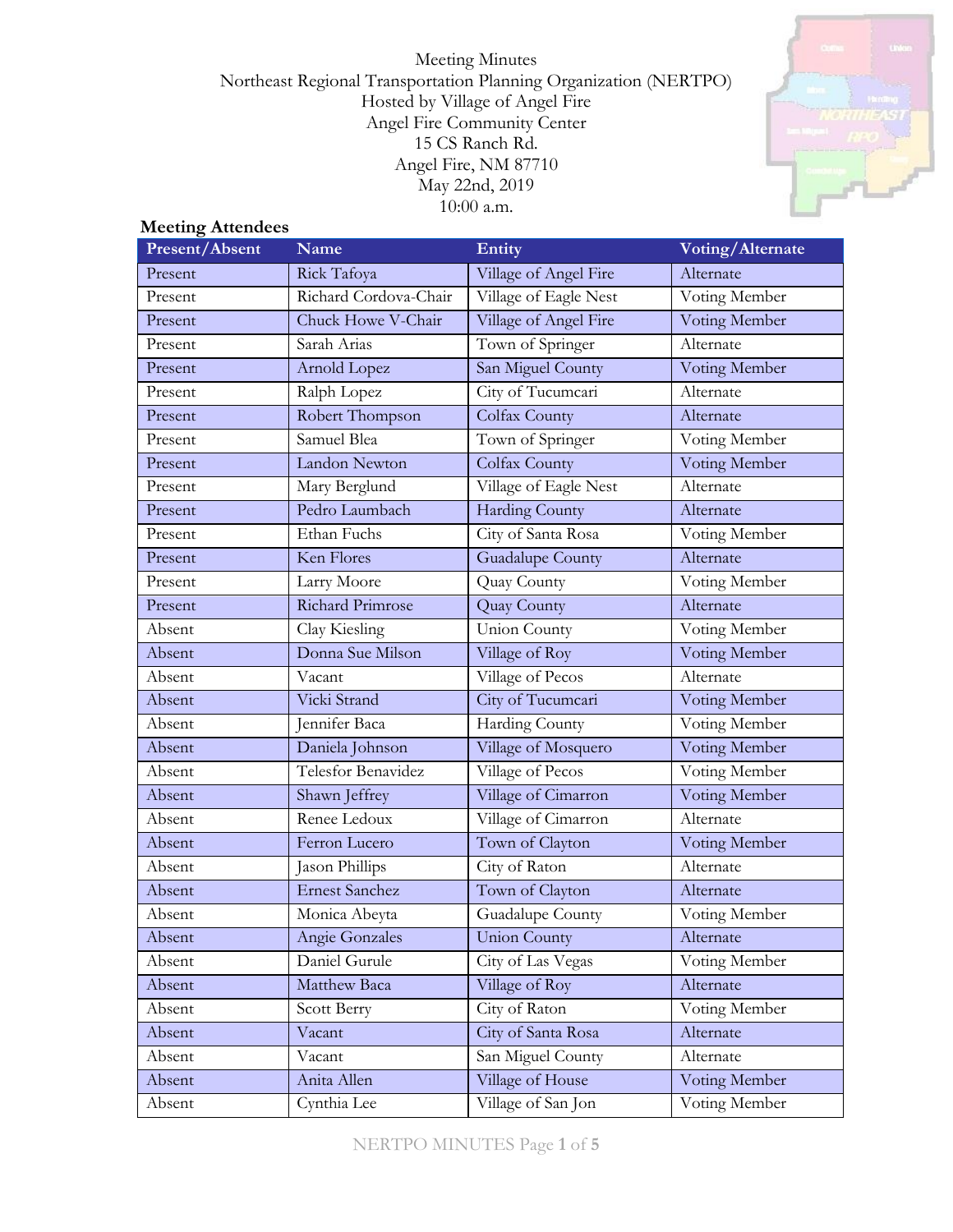| Absent | Vacant            | City of Las Vegas      | Alternate                     |
|--------|-------------------|------------------------|-------------------------------|
| Absent | Paula Garcia      | Mora County            | Voting Member                 |
| Absent | George Trujillo   | Mora County            | Alternate                     |
| Absent | Connie Cook       | Village of Mosquero    | Alternate<br><b>Les Mipal</b> |
| Absent | Sherwin W. Martin | Village of House       | Alternate                     |
| Absent | Wade Lane         | Village of San Jon     | Alternate                     |
| Absent | Lee Dixon         | Village of Des Moines  | Voting Member                 |
| Absent | Scott Warner      | Village of Des Moines  | Alternate                     |
| Absent | Diane Brown       | Village of Folsom      | Voting Member                 |
| Absent | Mike Schoonover   | Village of Folsom      | Alternate                     |
| Absent | Mignon Saddoris   | Village of Grenville   | Voting Member                 |
| Absent | Lynn Wiseman      | Village of Grenville   | Alternate                     |
| Absent | Larry Wallin      | Village of Logan       | Voting Member                 |
| Absent | Russell Feerer    | Village of Logan       | Alternate                     |
| Absent | Don Flynn         | Village of Maxwell     | Voting Member                 |
| Absent | Joanna Taylor     | Village of Maxwell     | Alternate                     |
| Absent | Laudente Quintana | Village of Wagon Mound | Voting Member                 |
| Absent | Nora Sanchez      | Village of Wagon Mound | Alternate                     |
|        |                   |                        |                               |

#### **New Mexico Department of Transportation (NMDOT) and Planners**

| John Herrera –      | Local Government Road Fund (LGRF) Coordinator for District IV    |
|---------------------|------------------------------------------------------------------|
| Joseph Moriarty -   | Planning Bureau Liaison                                          |
| Yvonne Aragon -     | Public Information Officer                                       |
| Dennis T. Salazar - | NERTPO Planner/Program Manager for the North Central New Mexico  |
|                     | Economic Development District (NCNMEDD)                          |
| Vincent M. Soule –  | NERTPO Planner/Program Manager for the Eastern Plains Council of |
|                     | Governments (EPCOG)                                              |
| Monica Abeita -     | <b>NCNMEDD</b> Executive Director                                |
| Tim Hagaman -       | <b>NMEDD Regional Representative</b>                             |
|                     |                                                                  |

#### **Guests**

| Amos Torres<br>$\qquad \qquad \blacksquare$ | Village of Angel Fire. |
|---------------------------------------------|------------------------|
| Sandra Garcia -                             | Village of Angel Fire  |

## **I. Call to Order**

The Meeting was called to order at 10:20 AM by Mayor of Eagle Nest, Chairman Richard Cordova.

# **II. Pledge of Allegiance/New Mexico State Flag**

The Pledge of Allegiance and the salute to the New Mexico State Flag was led by Vice Chairman Chuck Howe.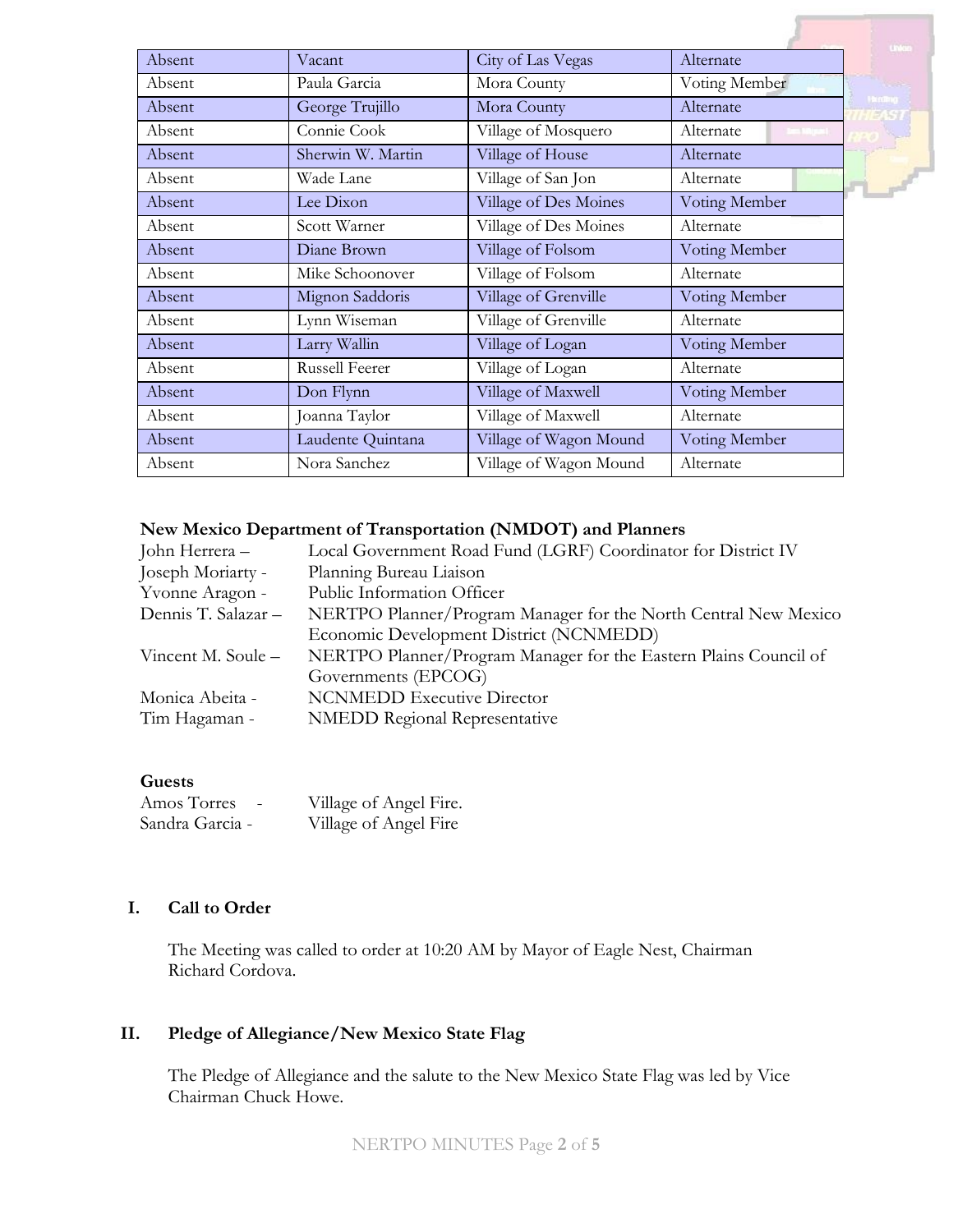### **III. Welcome**

Chairman Cordova welcomed everyone to our NERTPO meeting which was hosted by Village of Angel Fire. Chairman Cordova asked NERTPO Vice Chair/Village of Angel Fire Mayor Pro-Tem Chuck Howe to say a few words and official welcome to Angel Fire.

#### **IV. Approval of Agenda**

Motion to approve agenda: Chuck Howe – Village of Angel Fire Second: Robert Thompson – Colfax County No opposition was voiced. Motion carried.

#### **V. Approval of Minutes** (April 24th, 2019- Harding County)

Motion to approve the minutes as presented: Arnold Lopez – San Miguel County Second: Commissioner Landon Newton – Colfax County No opposition was voiced. Motion carried.

## **VI. Business with Visitors: (North Central New Mexico Economic Development District Executive Director, Monica Abeita**

Ms. Monica Abeita was formally introduced to the NERTPO Board as the new Executive Director for North Central New Mexico Economic Development District (NCNMEDD). Ms. Abeita spoke about her background and advised that she will be setting up meetings with leaders from each community in NERTPO to discuss specific projects and the opportunity to work together. Chairman Cordova and the Board welcomed Ms. Abeita.

### **VII. Discussion: NMDOT District IV Update (**Mr. James M. Gallegos, P.E. -District IV Engineer and NMDOT Staff**)**

Mr. John Herrera gave an update regarding what is going on in District IV. Mr. Herrera thanked those that went out with him to conduct a county road verification. Mr. Herrera reminded everyone that their reports are due June 1<sup>st</sup>, 2019. Mr. Herrera also advised that in reference to FY-20 funding the entities will be hearing from him soon. The LGRF Agreements template will be changing now based off of control number. Mr. Herrera also advised that new Capital Outlay agreements should be out sometime in the early part of June. Mr. Herrera briefly spoke about the most recent "Call for Projects" that Secretary Sandoval issued at the end of April.

Mr. Herrera let everyone know that the Interim District Engineer Mr. James Gallegos will try to make our meeting in June.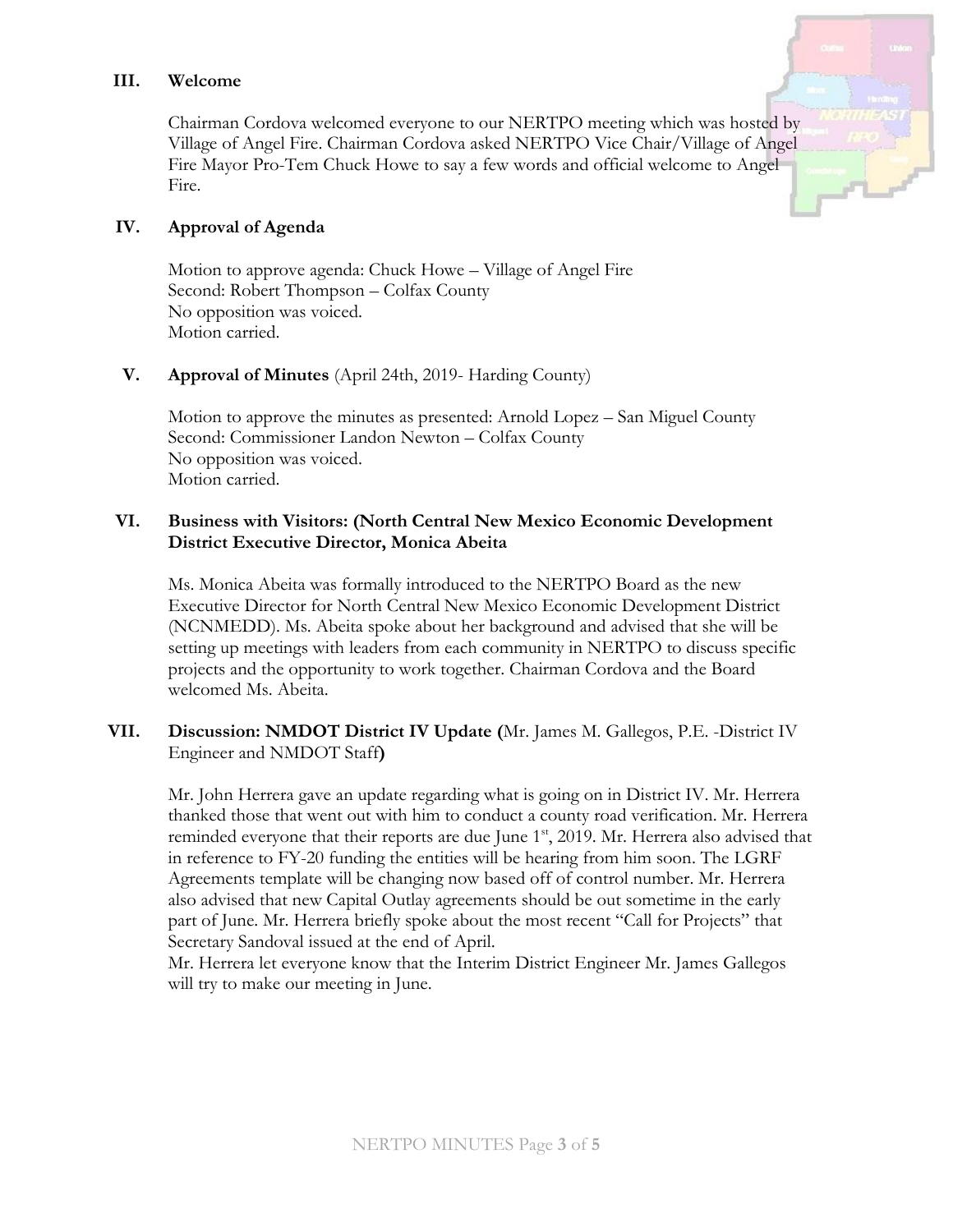# **VIII. Discussion/Action: Call for Projects:** (NMDOT and NERTPO Planners)

NERTPO Planners Vincent M. Soule and Dennis T. Salazar gave a brief update reiterating deadlines set forth for those communities that are planning to submit project requests for the most recent "Call for Projects". The Project Feasibility Form (PFF) will be due to Mr. Soule and Mr. Salazar by May 24<sup>th</sup>. There is a PFF Meeting with the NERTPO Planners, NMDOT and the Communities that have submitted their PFFs set for the date of May  $30<sup>th</sup>$  at 9 AM in Las Vegas, NM at the D-4 Office. All completed packets will be due to the NERTPO Planners by June  $12<sup>th</sup>$  so they can be submitted in full by NERTPO Planers to NMDOT by June 14<sup>th</sup>.

Mr. Soule and Mr. Salazar opened the floor to the members of the Board for a question and answer session regarding the "Call for Projects".

### **IX. Discussion/Action:** RTIPR (NERTPO Board and Planners)

After discussion by the board members regarding the most recent "Call for Projects", the Board determined that the projects should go on the RTIPR in Alphabetical Order without rating and ranking.

Motion to approve made by Commissioner Landon Newton, Colfax County Second: NERTPO Vice Chair Chuck Howe, Village of Angel Fire No opposition was voiced, motion carried.

### **X. Discussion:** Regional Long-Range Plan (NERTPO Planners)

Vincent Soule and Dennis T. Salazar asked the members of the Board to go to the rtponm.org website when they have some time to look over the Long-Range Plan for NERTPO and to start getting some ideas in regards to future Goals and Objectives and Implementation. The idea is to fit it in with the RTIPR best we can. Mr. Soule and Mr. Salazar opened the floor for questions by the Board. The idea of "focus groups" was brought up as a way to better understand the goals that need to be met. This will be an agenda item that will be brought forth in the future.

### **XI. Discussion:** Project Status Update (Local Government Members)

Chairman Cordova called on all communities around the room to give an update regarding what is going on in their respective communities. Chairman Cordova also gave members the opportunity for questions and answers.

### **XII**: **NERTPO Planners/Program Managers Reports – (**NERTPO Planners)

NERTPO Planner Salazar turned over the floor to NMDOT Planning Liaison Joseph Moriarty to give updates. Mr. Moriarty advised that NMDOT has partnered with North Carolina Highway research for a Pedestrian training. The training will be held on June 27<sup>th</sup> and 28<sup>th</sup>. Mr. Moriarty also spoke briefly in regards to the NMDOT State Bicycle Loan Program.

Mr. Salazar spoke briefly about the recent hiring of NCNMEDD Executive Director Monica Abeita. Mr. Salazar also let everyone know that NCNMEDD Community Development Director Eric Ghahate is no longer with the organization. The position is currently open.